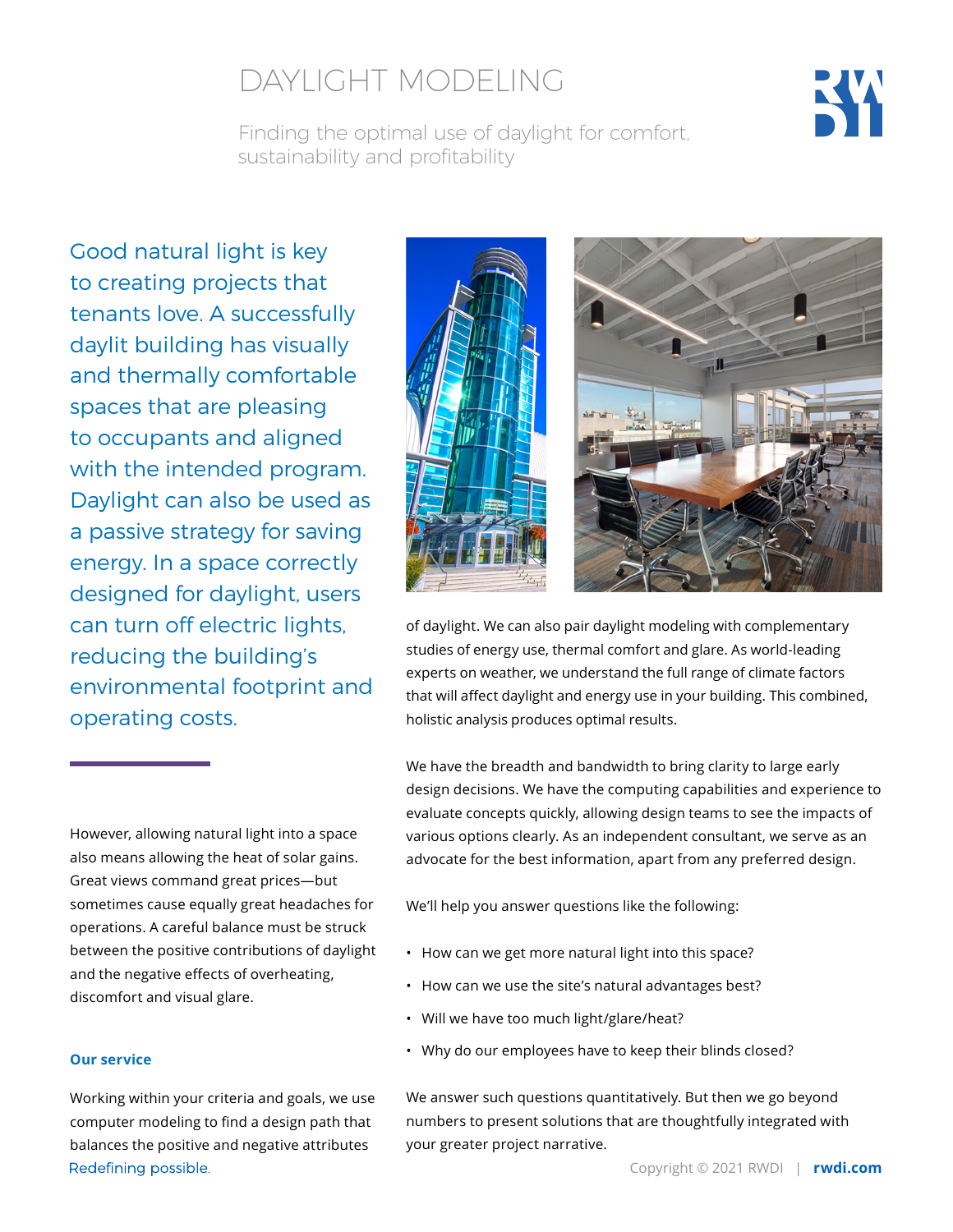## DAYLIGHT MODELING



### RWDI is a valuable partner to clients seeking to…

#### **Explore Innovations**

• Achieve award-caliber designs for innovative lighting and passive energy management

#### **Create Opportunities**

- Make the best use of a site's natural advantages
- Develop class A office spaces for higher revenue

#### **Meet Challenges**

- Manage (or mitigate) thermal and glare effects in new (or existing) construction
- Manage the performance & operational costs that come with great views

#### **Fulfill Expectations**

• Document expected daylight performance for green certification programs (LEED, WELL, etc.)



### How we work

Good daylight design depends on many influences: architectural shape and orientation, sky conditions, surrounding buildings and landscape, interior design and finishes, the evolving use of the space and the resulting requirements and expectations of the occupants. We consider all these factors in our analyses.

We use tools that demonstrate the impacts of design choices in real time. They also let us dive deeper into solidified design concepts, showing which spaces receive what levels and quality of light. These analyses can drive better decisions earlier, reducing rework at later design and construction stages.

Our work can influence design immediately because our daylight simulation tools quickly plug into 3-D architectural models. Among our tools are Sefaira, IES VE, DIVA for Rhino, Radiance and our in-house raytracing software, Eclipse. These tools trace the sun's rays and how they are influenced by the materials they meet in the urban environment. We use these custom tools to provide bespoke simulation solutions and results when needed.

Redefining possible.